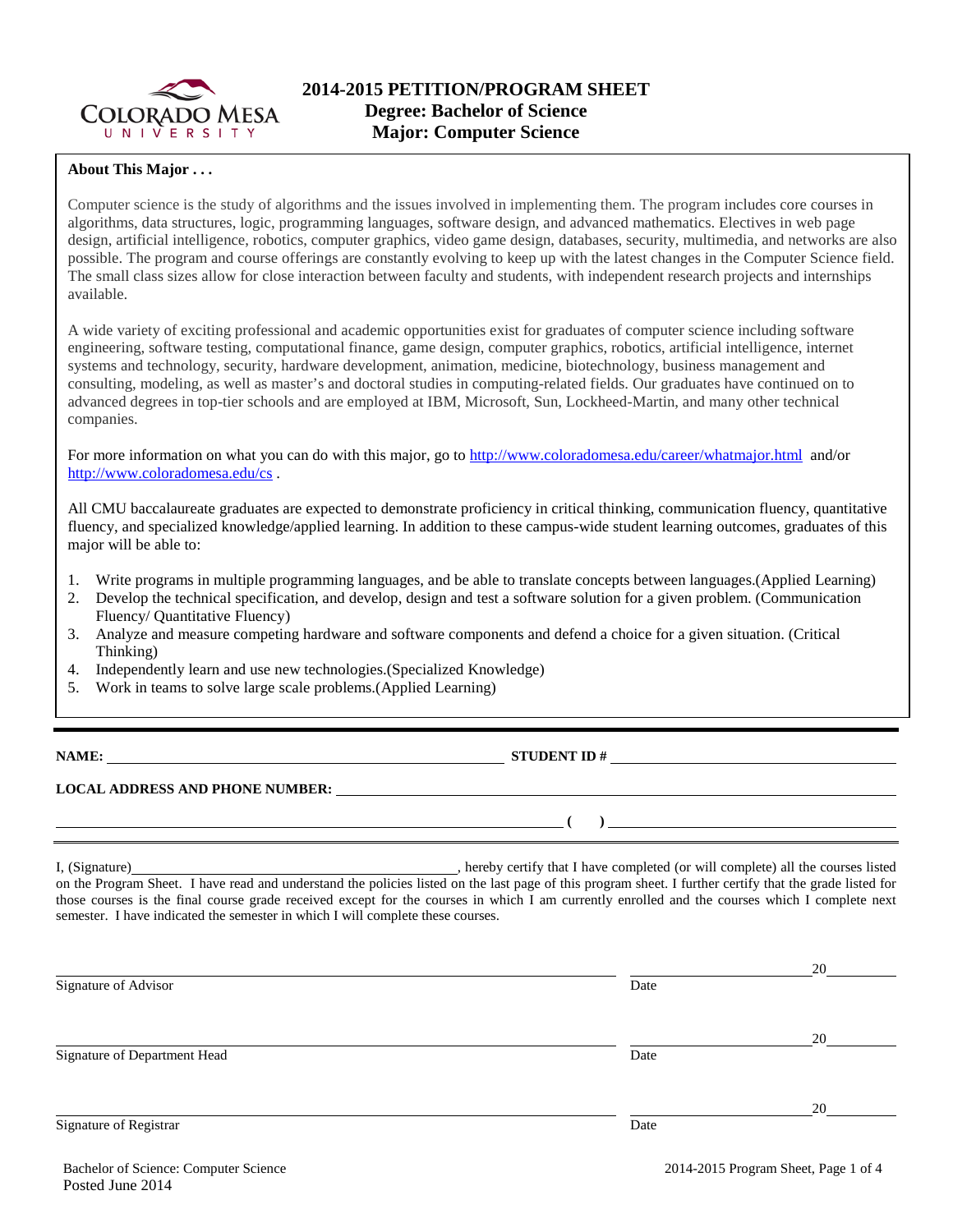### **Students should work closely with a faculty advisor when selecting and scheduling courses prior to registration.**

Degree Requirements:

- 120 semester hours total (Students must complete a minimum of 30 of the last 60 hours of credit at CMU, with at least 15 semester hours in major discipline courses numbered 300 or higher).
- 40 upper division credits (A minimum of 15 taken at the 300-400 course levels within the major at CMU).
- Pre-collegiate courses (usually numbered below 100) cannot be used for graduation.
- 2.00 cumulative GPA or higher in all CMU coursework
- 2.50 cumulative GPA or higher in coursework toward the major content area. No more than one "D" may be used in completing major requirements.
- When filling out the program sheet a course can be used only once.
- A student must follow the CMU graduation requirements either from 1) the program sheet for the major in effect at the time the student officially declares a major; or 2) a program sheet for the major approved for a year subsequent to the year during which the student officially declares the major and is approved for the student by the department head. Because a program may have requirements specific to the degree, the student should check with the faculty advisor for additional criteria. It is the student's responsibility to be aware of, and follow, all requirements for the degree being pursued. Any exceptions or substitutions must be approved by the student's faculty advisor and Department Head.
- See the "Undergraduate Graduation Requirements" in the catalog for additional graduation information.

**GENERAL EDUCATION REQUIREMENTS** (31 semester hours) See the current catalog for a list of courses that fulfill the requirements below. If a course is on the general education list of options and a requirement for your major, you must use it to fulfill the major requirement and make a different selection within the general education requirement.

| Course No Title                                                                                                                                                                                                  |        |  | Sem.hrs Grade Term/Trns |  |  |
|------------------------------------------------------------------------------------------------------------------------------------------------------------------------------------------------------------------|--------|--|-------------------------|--|--|
| <b>English</b> (6 semester hours, must receive a grade of "C" or better and<br>must be completed by the time the student has 60 semester hours.)<br>ENGL 111 English Composition<br>ENGL 112 English Composition | 3<br>3 |  |                         |  |  |
| <b>Math:</b> (3 semester hours, must receive a grade of "C" or better, must be<br>completed by the time the student has 60 semester hours.)<br>MATH 151 Calculus I<br>OR.                                        | $5*$   |  |                         |  |  |
| MATH 135 Engineering Calculus I<br>*3 credits apply to the General Ed requirements and 2/1 credits apply to<br><b>Foundation Courses</b>                                                                         | $4*$   |  |                         |  |  |
| <b>Humanities</b> (3 semester hours)                                                                                                                                                                             |        |  |                         |  |  |
| Social and Behavioral Sciences (6 semester hours)                                                                                                                                                                |        |  |                         |  |  |
| <b>Natural Sciences</b> (7 semester hours, one course must include a lab)<br><u> 1989 - Andrea Station, amerikansk politiker (d. 1989)</u>                                                                       |        |  |                         |  |  |
|                                                                                                                                                                                                                  |        |  |                         |  |  |
| <b>History</b> (3 semester hours)<br><b>HIST</b>                                                                                                                                                                 |        |  |                         |  |  |
|                                                                                                                                                                                                                  |        |  |                         |  |  |

Course No Title Sem.hrs Grade Term/Trns

**Fine Arts** (3 semester hours)

|  | <b>OTHER LOWER DIVISION REQUIREMENTS (6 semester hours)</b> |  |  |  |  |
|--|-------------------------------------------------------------|--|--|--|--|

|             | <b>Kinesiology</b> (3 semester hours) |  |
|-------------|---------------------------------------|--|
| KINE 100    | Health and Wellness                   |  |
| <b>KINA</b> |                                       |  |
| <b>KINA</b> |                                       |  |
|             |                                       |  |

\_\_\_\_\_\_ \_\_\_\_ \_\_\_\_\_\_\_\_\_\_\_\_\_\_\_\_\_\_\_\_\_\_\_\_ \_\_\_\_ \_\_\_\_\_ \_\_\_\_\_\_\_\_

**Applied Studies** (3 semester hours)

#### **FOUNDATION COURSES** (16-18 semester hours):

|                                    | CSCI 111 CS1: Foundations of      |      |  |
|------------------------------------|-----------------------------------|------|--|
|                                    | Computer Science                  | 4    |  |
|                                    | CSCI 112 CS2: Data Structures     | 4    |  |
| <b>MATH 151 Calculus I</b>         |                                   | $2*$ |  |
| OR.                                |                                   |      |  |
|                                    | MATH 135 Engineering Calculus I   | $1*$ |  |
| <b>MATH 152 Calculus II</b><br>OR. |                                   | 5    |  |
|                                    | MATH 136 Engineering Calculus II  | 4    |  |
|                                    | STAT 200 Probability & Statistics | 3    |  |
|                                    |                                   |      |  |

### **COMPUTER SCIENCE MAJOR REQUIREMENTS**

(41-42 semester hours) A 2.50 GPA is required in the major courses. No more than one "D" may be used in completing major requirements.

| CSCI 241        | Computer Architecture &         |       |  |
|-----------------|---------------------------------|-------|--|
|                 | <b>Assembly Language</b>        |       |  |
| <b>CSCI 250</b> | CS3: Intro to Algorithms        | 3     |  |
| <b>CSCI 310</b> | <b>Advanced Programming:</b>    | $4**$ |  |
|                 |                                 |       |  |
|                 |                                 |       |  |
| <b>CSCI 330</b> | <b>Programming Languages</b>    | 3     |  |
| CSCI 470        | <b>Operating Systems Design</b> | 3     |  |
| CSCI 484        | <b>Computer Networks</b>        |       |  |
| CSCI 490        | Software Engineering            |       |  |
| <b>MATH 369</b> | Discrete Structures I           |       |  |
|                 |                                 |       |  |

\*\*CSCI 310 is offered for different languages for 1-3 credit hours. A student may meet the required in any combination number of languages/courses/hours, to reach a total minimum of 4 hrs taken. No language may be counted for credit more than once.

#### **Five courses from Computer Science Choice List below:**

|  | _____ | ______ |           |
|--|-------|--------|-----------|
|  |       | ______ | _________ |
|  |       |        |           |
|  | _____ | ______ | _________ |
|  |       |        |           |

**Electives** (All college level courses appearing on your final transcript, **not listed above** that will bring your total semester hours to 120 hours.) (23–26 semester hours; 5-6 hours of upper division may be needed.)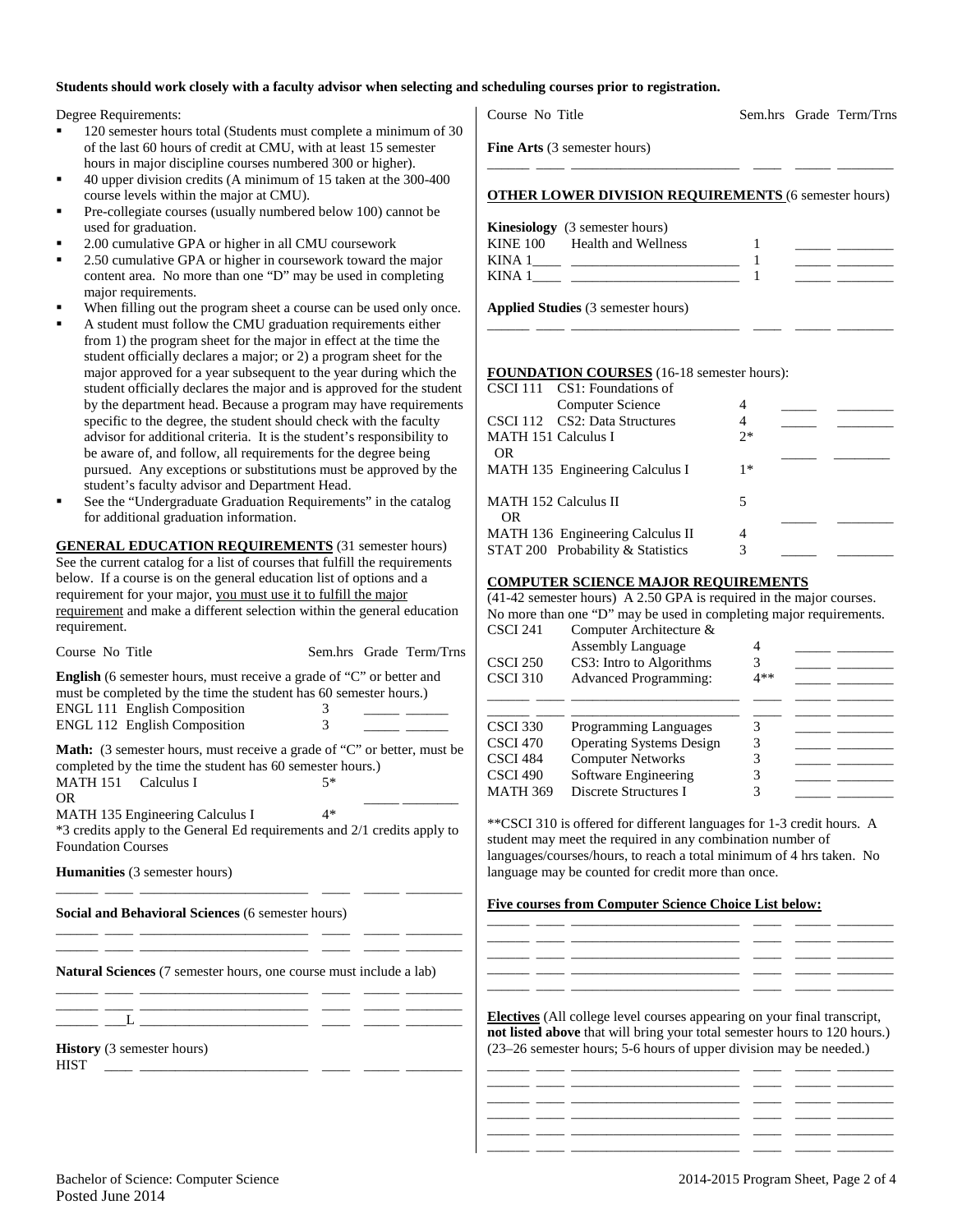## **Computer Science Choice List:**

CSCI 306 Web Page Design III (3) CSCI 322 Embedded Systems (3) CSCI 333 UNIX Operating Systems (3) CSCI 337 User Interface Design (3) CSCI 345 Video Game Design (3) CSCI 370 Computer Security (3) CSCI 375 Object Oriented Programming (3) CSCI 380 Operations Research (3) CSCI 445 Computer Graphics (3) CSCI 450 Compiler Structure (3) CSCI 460 Database Design (3) CSCI 480 Theory of Algorithms (3) CSCI 486 Artificial Intelligence (3) MATH 361 Numerical Analysis (4)